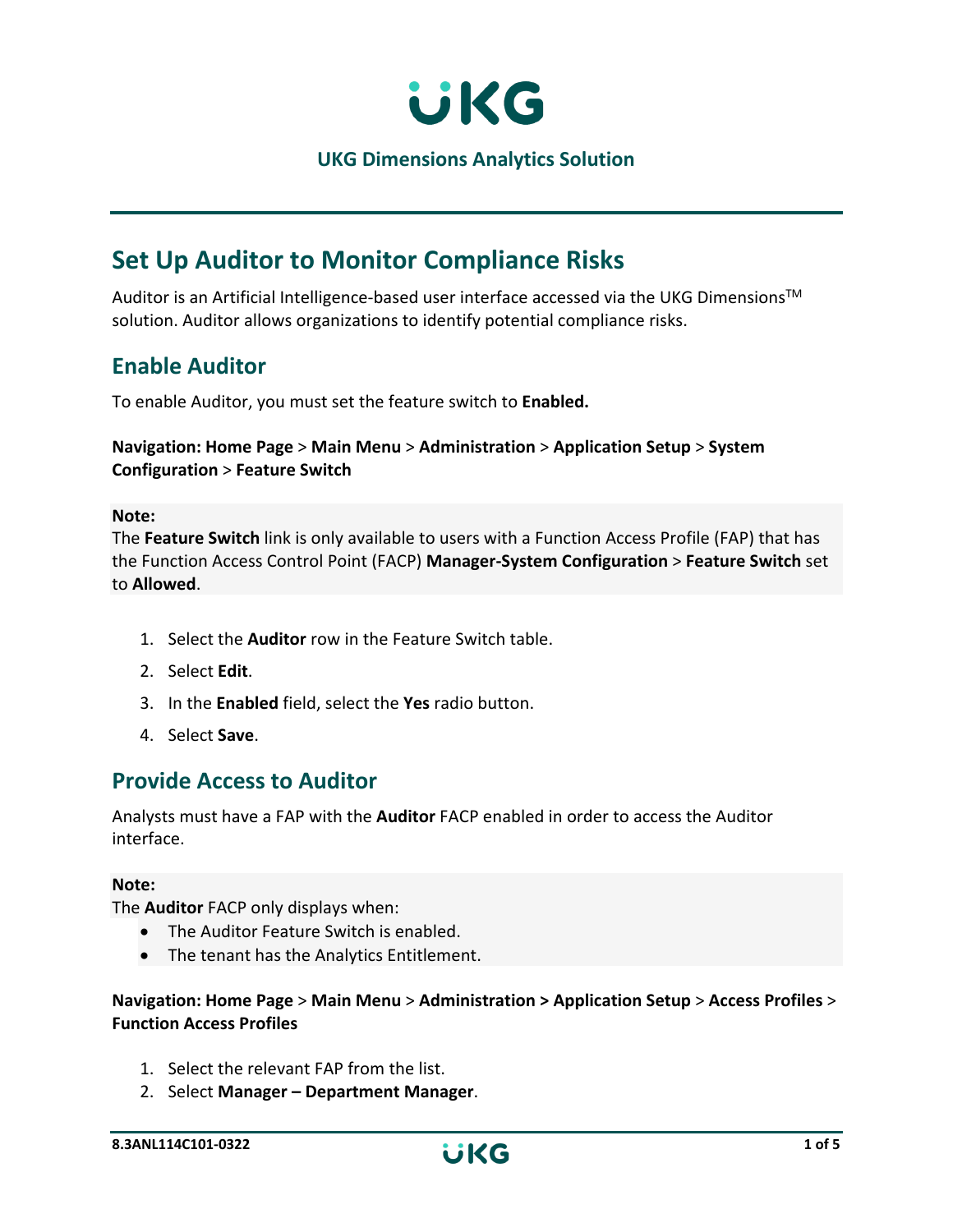- 3. In the **Auditor** row, set the **Access Scope** to **Allowed**.
- 4. Select **Save**.
- 5. Repeat steps for other relevant profiles.

# **Provide Access to Auditor Setup Pages**

For an administrator to access Auditor setup pages, users must have a FAP the **Auditor Setup** FACP enabled.

### **Note:**

The **Auditor Setup** FACP only displays when:

- The Auditor Feature Switch is enabled.
- The tenant has the Analytics Entitlement.

Navigation: **Home Page** > **Main Menu** > **Administration > Application Setup** > **Access Profiles** > **Function Access Profiles**

- 1. Select the relevant FAP from the list.
- 2. Select **Manager – System Configuration**.
- 3. In the **Auditor Setup** row, set the **Access Scope** to **Allowed**.
- 4. Select **Save**.
- 5. Repeat steps for other relevant profiles.

## **Set Auditor Duration**

Once Auditor is enabled, it runs on the first day of every month. Auditor uses historical data, and the **Auditor Duration** setting determines how many previous months are included in the run. The default duration is four months, and the maximum is six months.

### **Navigation: Home Page** > **Main Menu** > **Administration > Application Setup** > **KPI Setup** > **Auditor Setup UI**

- 1. Select the **Auditor Duration (Months)** row.
- 2. Select **Edit**.
- 3. In the **Value** field, enter the number of historical months that Auditor should include in each run.
- 4. Select **Save**.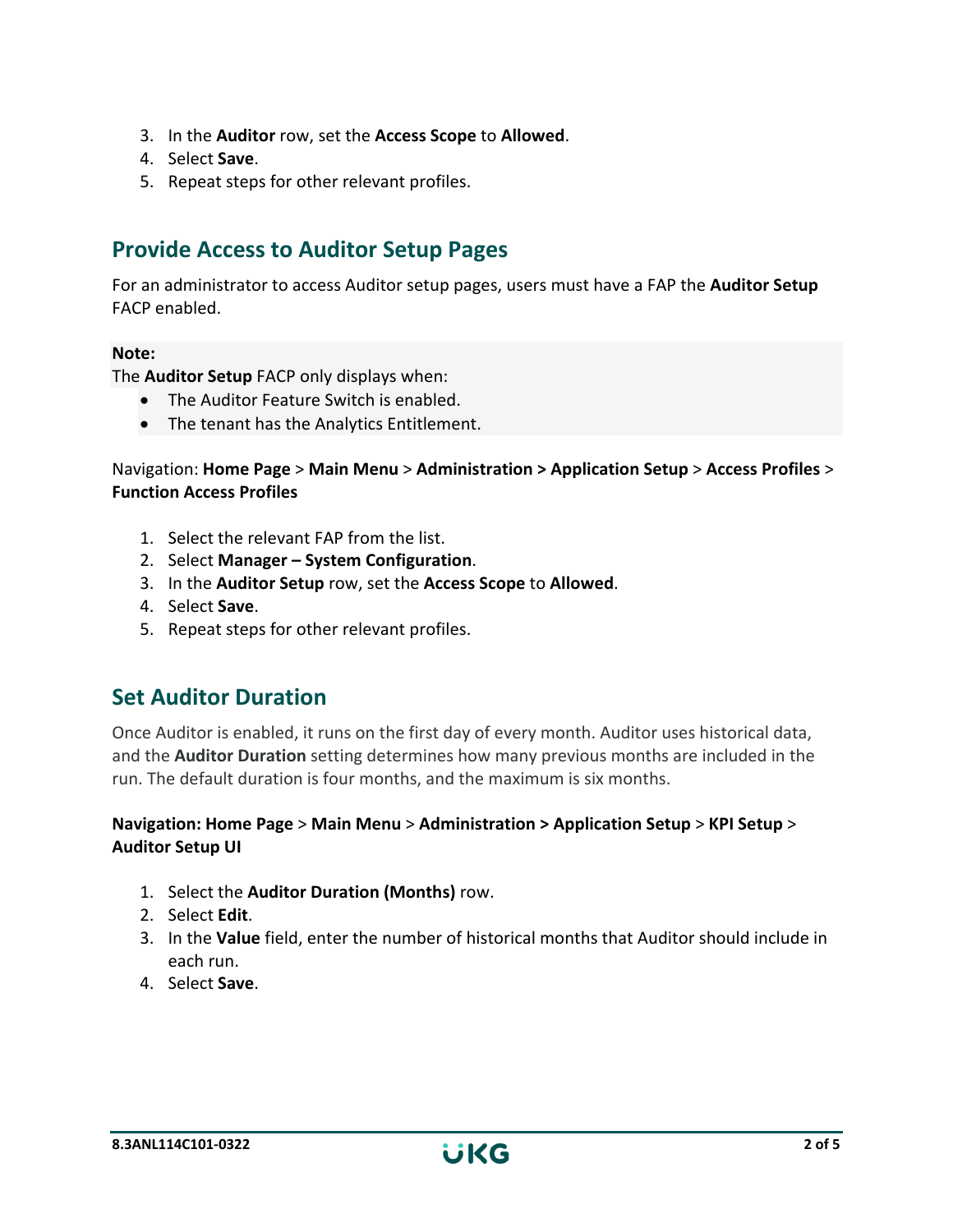# **Set Auditor Primary Location Type**

**Auditor Primary Location Type** defines the level at which the organization wants to detect risks. One Business Structure Type is specified. By default, all Locations of the specified Type are included when Auditor runs, and no Locations of other Types are included.

## **Navigation: Home Page** > **Main Menu** > **Administration > Application Setup** > **KPI Setup** > **Auditor Setup UI**

- 1. Select the **Auditor Primary Location Type** row.
- 2. Select **Edit**.
- 3. In the **Select Location Type** field, select the Business Structure Type for which Auditor should detect risks.
- 4. Select **Save**.

# **Exclude Auditor Locations**

When needed, you can manually exclude certain Locations otherwise included in an Auditor run.

### **Navigation: Home Page** > **Main Menu** > **Administration > Application Setup** > **KPI Setup** > **Auditor Setup UI**

- 1. Select the **Auditor Exclude Locations** row.
- 2. Select **Edit**.
- 3. In the **Location Type** field, select the Type for the Location(s) that should be excluded. This applies a filter to the **Select Locations** table below.
- 4. In the **Select Locations** table, select one or more rows to identify Locations to exclude. Shift and Control keys can be used to make multiple selections.
- 5. Select **Assign**.
- 6. Select **Save**.
- 7. Repeat steps for Locations of other Types that should be excluded.

## **Include Auditor Locations**

When needed, you can manually include certain Locations otherwise excluded in an Auditor run.

**Navigation: Home Page** > **Main Menu** > **Administration > Application Setup** > **KPI Setup** > **Auditor Setup UI**

1. Select the **Auditor Include Locations** row.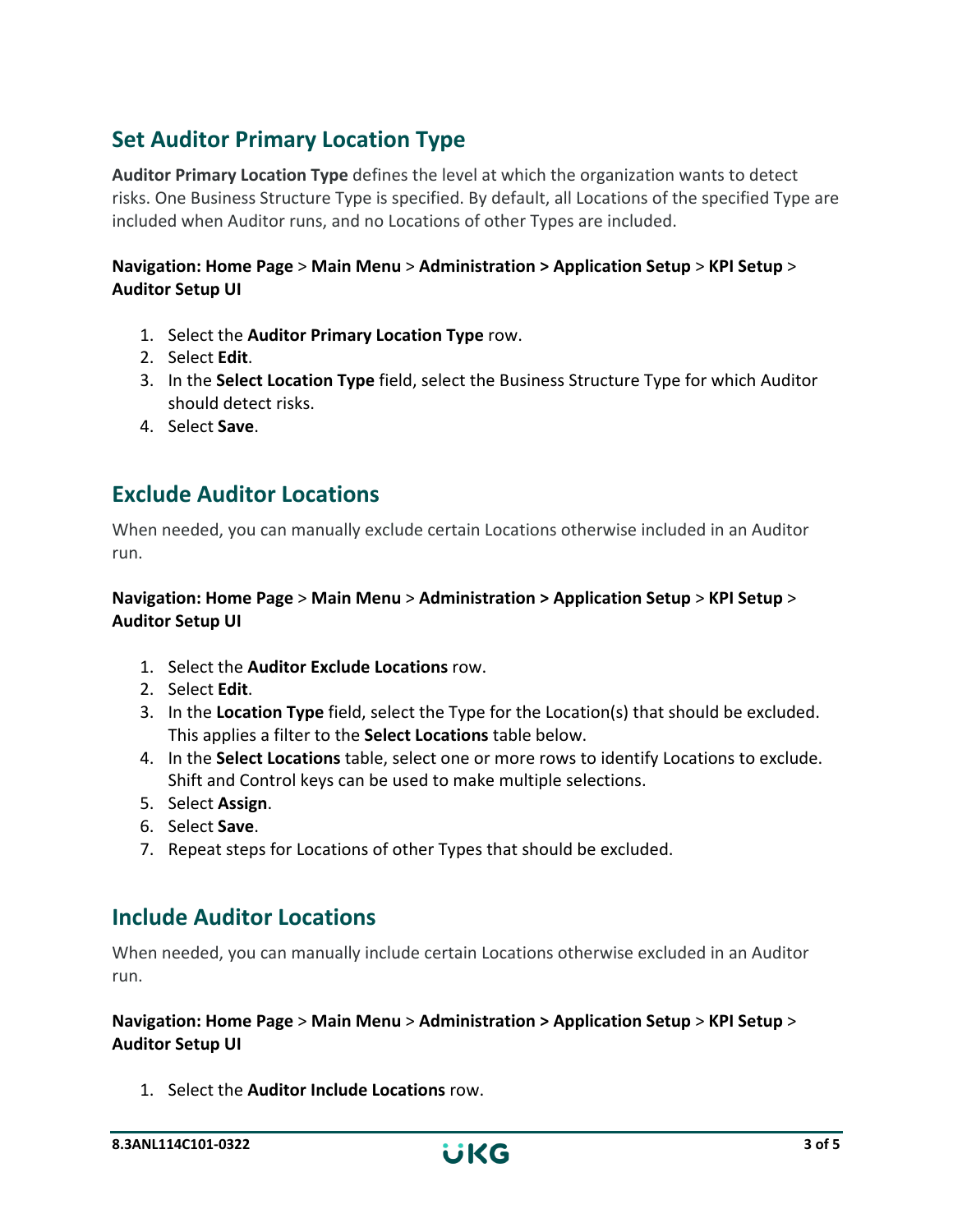- 2. Select **Edit**.
- 3. In **Location Type** field, select the Type for the Location(s) that should be included. This applies a filter to the **Select Locations** table below.
- 4. In the **Select Locations** table, select one or more rows to identify Locations to include. Shift and Control keys can be used to make multiple selections.
- 5. Select **Assign**.
- 6. Select **Save**.
- 7. Repeat steps for Locations of other Types that should be included.

# **Auditor Rates**

A rate is a ratio-based metric that Auditor uses to assess risk. There are seven rates that are On by default and eleven total. You can activate or deactivate each rate as desired.

This table lists each available rate and how it is calculated. Default rates appear in bold.

| Rate                          | <b>Formula/Description</b>                                    |
|-------------------------------|---------------------------------------------------------------|
| <b>Punch Time Edits</b>       | Ratio of punch time edits to final punch count                |
| <b>Punch Deletions</b>        | Ratio of deleted punches to final punch count                 |
| <b>Small Punch Time Edits</b> | Ratio of small punch time edits (less than or equal to 15     |
|                               | minutes) to final punch count                                 |
| <b>Final Punch Time Edits</b> | Ratio of final punch time edits to final punch count. This    |
|                               | counts edits when final punch time edit is different than     |
|                               | original punch time                                           |
| Extra Time to Lost Time       | Ratio of extra time exceptions (Early In, Late Out) to lost   |
| Exceptions                    | time exceptions (Late In, Early Out)                          |
| <b>Cancelled Meals</b>        | Ratio of cancelled meal breaks to worked shifts               |
| <b>Retro Schedule Edits</b>   | Ratio of retroactive schedule edits to final shift count. The |
|                               | schedule edits include shift edits and shift deletions        |
| <b>Retro Shift Edits</b>      | Ratio of retroactive shift edits to final shift count         |
| <b>Retro Shift Deletes</b>    | Ratio of retroactive shift deletes to final shift count       |
| <b>More than Scheduled</b>    | Ratio of extra time exceptions to worked shifts               |
| <b>Less than Scheduled</b>    | Ratio of lost time exceptions to worked shifts                |

## **Select Auditor Rates**

**Navigation: Home Page** > **Main Menu** > **Administration > Application Setup** > **KPI Setup** > **Auditor Setup UI**

1. Select the **Auditor Rates** row.